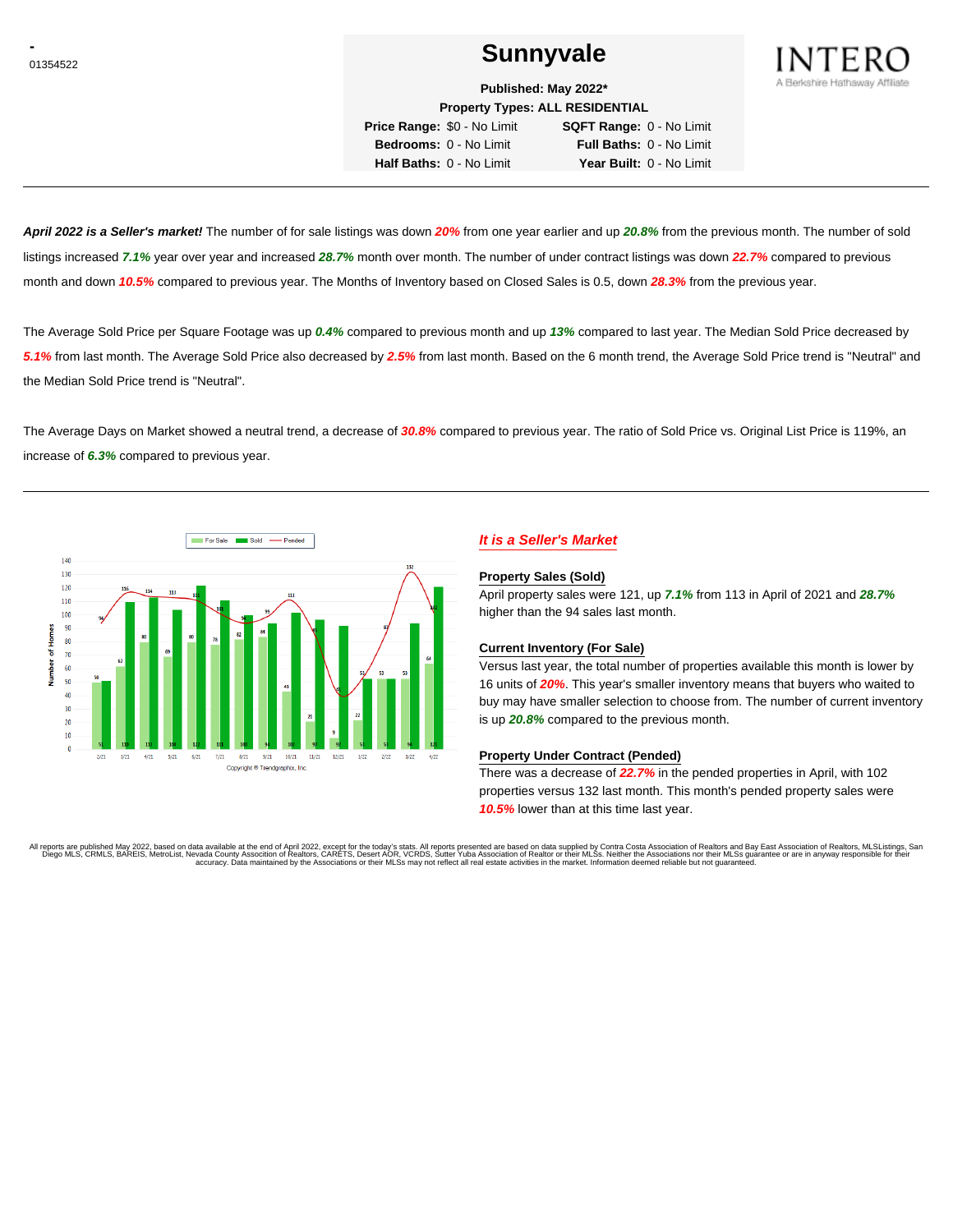# **CONSUMERENT SUNNYVALE**



**Published: May 2022\***

**Property Types: ALL RESIDENTIAL**

**Price Range:** \$0 - No Limit **SQFT Range:** 0 - No Limit **Bedrooms:** 0 - No Limit **Full Baths:** 0 - No Limit **Half Baths:** 0 - No Limit **Year Built:** 0 - No Limit

# **The Average Sold Price per Square Footage is Neutral\***

The Average Sold Price per Square Footage is a great indicator for the direction of property values. Since Median Sold Price and Average Sold Price can be impacted by the 'mix' of high or low end properties in the market, the Average Sold Price per Square Footage is a more normalized indicator on the direction of property values. The April 2022 Average Sold Price per Square Footage of \$1306 was up **0.4%** from \$1301 last month and up **13%** from \$1156 in April of last year.

\* Based on 6 month trend – Appreciating/Depreciating/Neutral





### **The Days on Market Shows Neutral Trend\***

The average Days on Market (DOM) shows how many days the average property is on the market before it sells. An upward trend in DOM trends to indicate a move towards more of a Buyer's market, a downward trend indicates a move towards more of a Seller's market. The DOM for April 2022 was 9, down **18.2%** from 11 days last month and down **30.8%** from 13 days in April of last year.

#### **The Sold/Original List Price Ratio Remains Steady\*\***

The Sold Price vs. Original List Price reveals the average amount that sellers are agreeing to come down from their original list price. The lower the ratio is below 100% the more of a Buyer's market exists, a ratio at or above 100% indicates more of a Seller's market. This month Sold Price vs. Original List Price of 119% is up **1.7%** % from last month and up from **6.3%** % in April of last year.

\* Based on 6 month trend – Upward/Downward/Neutral

\*\* Based on 6 month trend - Rising/Falling/Remains Steady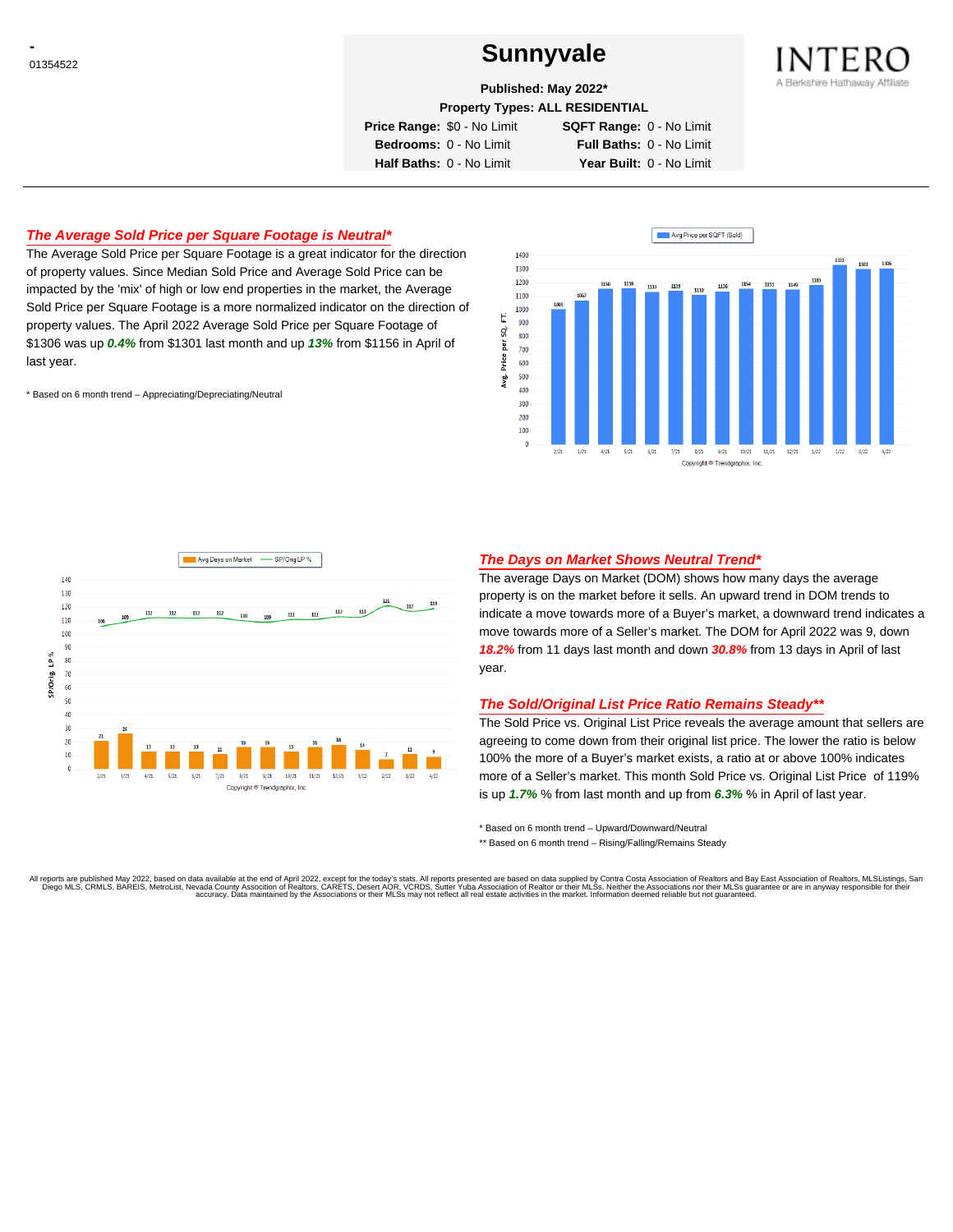# **CONSUMERENT SUNNYVALE**



### **Published: May 2022\***

**Property Types: ALL RESIDENTIAL**

**Price Range:** \$0 - No Limit **SQFT Range:** 0 - No Limit

**Bedrooms:** 0 - No Limit **Full Baths:** 0 - No Limit **Half Baths:** 0 - No Limit **Year Built:** 0 - No Limit

**The Average For Sale Price is Neutral\***

The Average For Sale Price in April was \$1,793,000, up **19.5%** from \$1,500,000 in April of 2021 and down **9%** from \$1,970,000 last month.

### **The Average Sold Price is Neutral\***

The Average Sold Price in April was \$2,067,000, up **13.4%** from \$1,822,000 in April of 2021 and down **2.5%** from \$2,119,000 last month.

# **The Median Sold Price is Neutral\***

The Median Sold Price in April was \$1,825,000, up **10.6%** from \$1,650,000 in April of 2021 and down **5.1%** from \$1,924,000 last month.

\* Based on 6 month trend – Appreciating/Depreciating/Neutral





# **It is a Seller's Market\***

A comparatively lower Months of Inventory is more beneficial for sellers while a higher months of inventory is better for buyers.

\*Buyer's market: more than 6 months of inventory Seller's market: less than 3 months of inventory Neutral market: 3 – 6 months of inventory

#### **Months of Inventory based on Closed Sales**

The April 2022 Months of Inventory based on Closed Sales of 0.5 was decreased by **28.3%** compared to last year and down **17.7%** compared to last month. April 2022 is Seller's market.

#### **Months of Inventory based on Pended Sales**

The April 2022 Months of Inventory based on Pended Sales of 0.6 was decreased by **14.3%** compared to last year and up **49.8%** compared to last month. April 2022 is Seller's market.